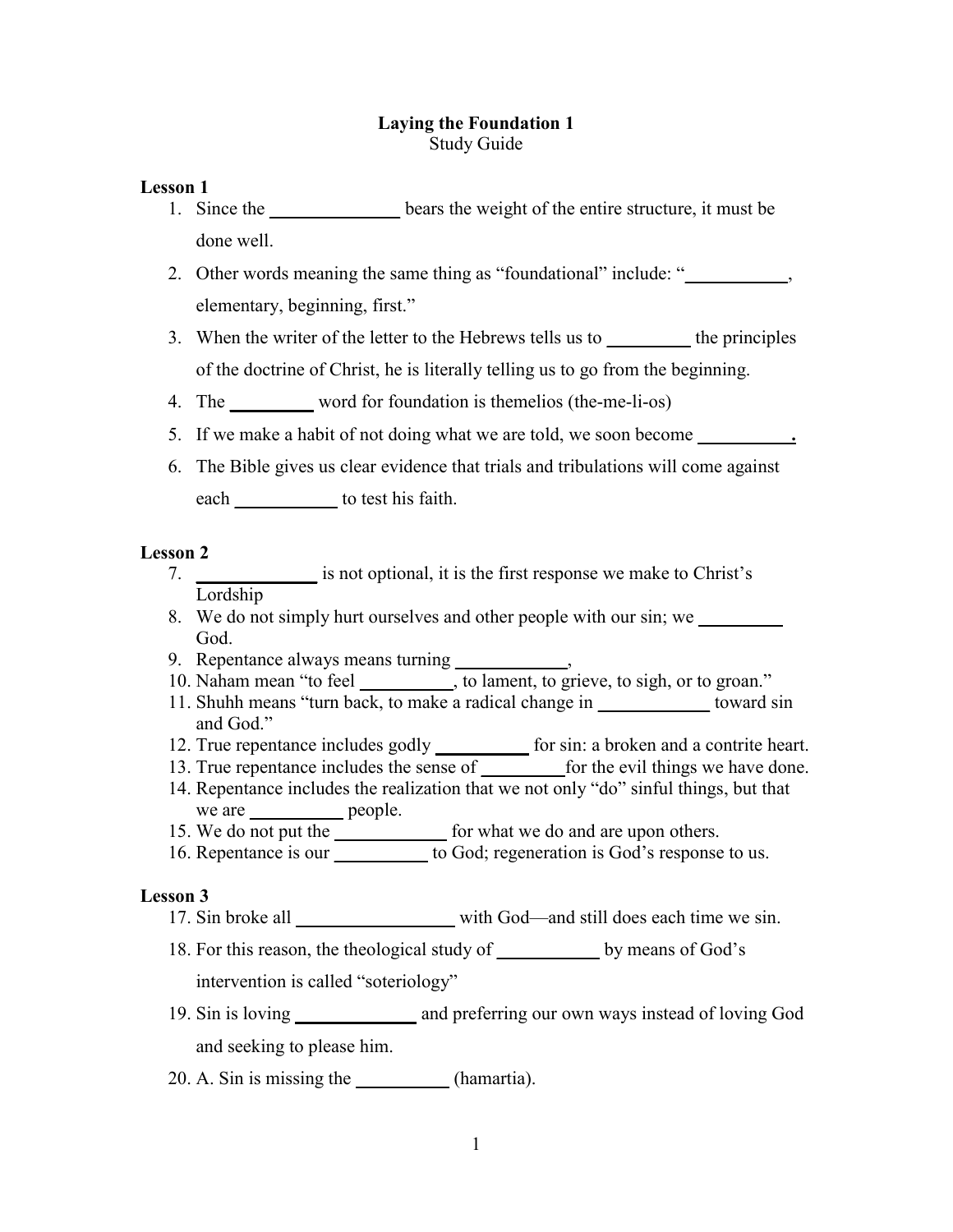- 21. The study of **\_\_\_\_\_\_\_\_** is called "hamartiology."
- 22. The Greek word Kakos is often translated as "**\_\_\_\_\_\_\_\_\_\_\_\_\_**," because it emphasizes the moral badness or evil of disposition within a man.
- 23. Transgression is the **\_\_\_\_\_\_\_\_\_\_\_\_\_\_\_** stepping across the border between right and wrong, the violation of God's law.
- 24. Lawlessness (anomia) is a life style of refusing to be **\_\_\_\_\_\_\_\_\_\_\_\_** to God's law.
- 25. Each time we sin, we become less the **\_\_\_\_\_\_\_\_\_\_\_\_** we were intended to be.
- 26. God's answer to **\_\_\_\_\_\_\_\_\_** is the way of repentance: confess, ask for forgiveness, receive His cleansing, and walk away from the sin.
- 27. Each time we do a **\_\_\_\_\_\_\_\_\_ \_\_\_\_\_**, this makes it easier for us to do the same thing again.
- 28. God is **\_\_\_\_\_\_\_\_**. If we remain in fellowship with Him. He exposes us to ourselves.
- 29. It is not the feeling of **\_\_\_\_\_\_\_\_\_\_\_\_\_\_\_** but the decision of our will that results in sinful action.

30. Condemnation brings cloudiness and a vague **\_\_\_\_\_\_ \_\_\_\_\_\_\_\_\_\_**.

31. The Holy Spirit gives us **\_\_\_\_\_\_\_\_\_\_\_\_\_\_\_\_\_**, which includes both sorrow for sin and the ability to turn from it.

## **Lesson 4**

- 32. **\_\_\_\_\_\_\_\_\_\_\_\_\_** is a feeling of deep regret, of hopelessness, and even of despair.
- 33. **\_\_\_\_\_\_\_\_\_\_\_\_\_\_** on the other hand, causes us to turn away from sin and open us to receive the next gift from God—faith.

34. Fruit refers both to outward behavior and inner **\_\_\_\_\_\_\_\_\_\_\_\_\_\_\_\_**.

- 35. The Greek word for **\_\_\_\_\_\_\_\_\_\_\_\_\_\_\_\_\_** "palingenesia means "to be born again."
- 36. Man is enabled to repent because God **\_\_\_\_\_\_\_\_\_** upon and within him.
- 37. God uses the ministry of His **\_\_\_\_\_\_\_\_** to create repentance in the heart of man.
- 38. True repentance results in **\_\_\_\_\_\_\_\_\_\_\_\_\_\_\_** to God.
- 39. True repentance means turning away from sin and leaving it **\_\_\_\_\_\_\_\_\_\_\_**.
- 40. Initial repentance prepares a person for **\_\_\_\_\_\_\_\_\_ \_\_\_\_\_\_\_\_\_\_\_\_**.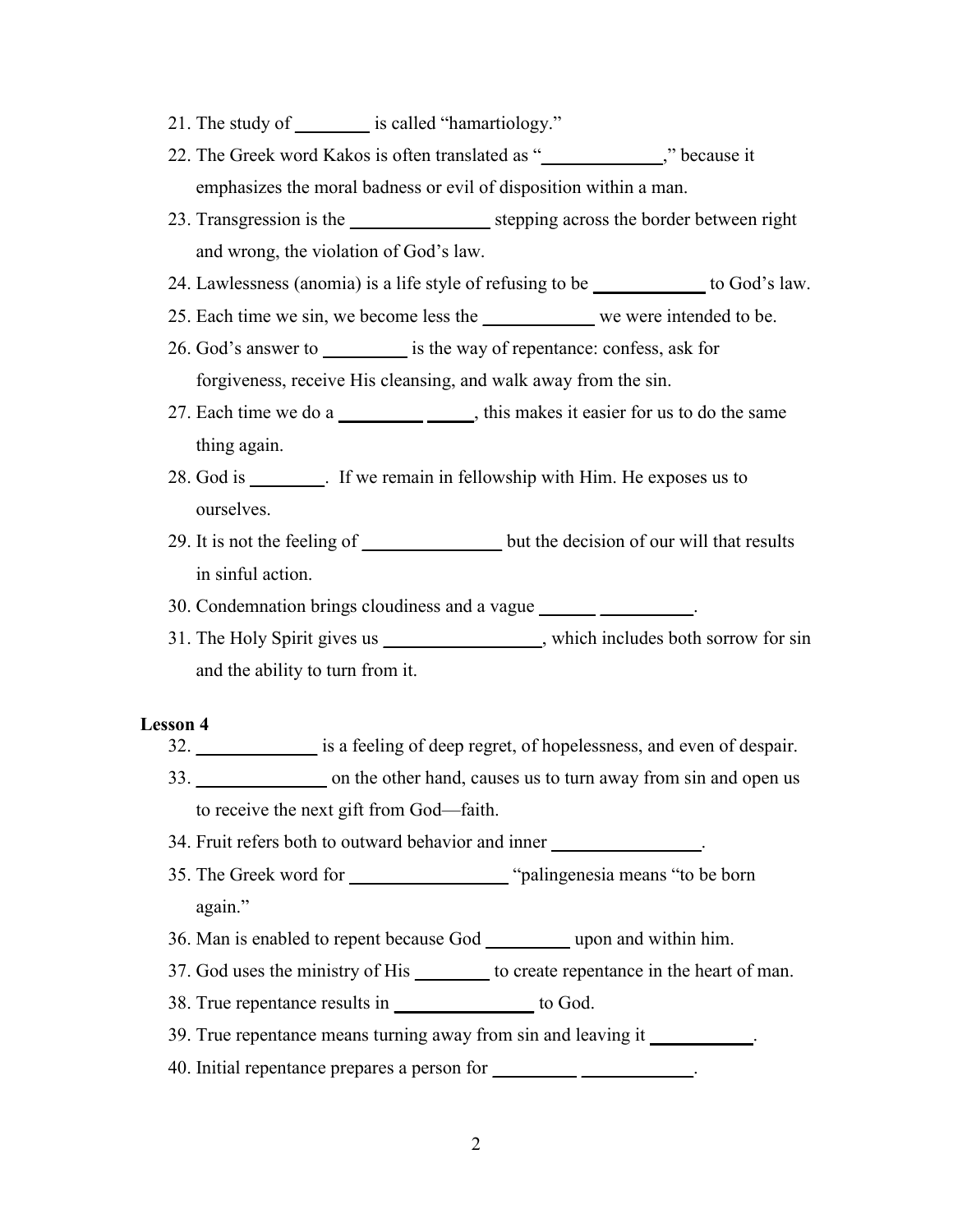- 41. Repentance prepares and qualifies us to receive God's **\_\_\_\_\_\_\_\_\_\_\_\_\_\_\_\_\_** and pardon.
- 42. When we repent, God **\_\_\_\_\_\_\_\_\_\_\_ \_\_\_\_** His Spirit upon us and gives us spiritual understanding of His Word.
- 43. We must stop **\_\_\_\_\_\_\_\_\_\_\_** in ourselves before we can wholly trust God.
- 44. Nothing we can do will produce life; we must draw from God as our
- 45. Grace is the exact **\_\_\_\_\_\_\_\_\_\_\_\_\_\_** of earning merit through works.
- 46. Grace **\_\_\_\_\_\_\_\_\_\_\_** God; dependence upon works seeks to honor man.
- 47. Trying to mix grace and dependence on anything else—even the law—only nullifies the power of God's
- 48. **\_\_\_\_\_\_\_\_\_\_\_\_\_\_\_\_\_\_\_** always produces a deep unsureness or lack of confidence toward God.
- 49. The word "**<sup>means "worship"** and conveys the thought of our</sup> voluntarily giving ourselves and all we have as a spiritual sacrifice to God.

#### **Lesson 6**

- 50. Repentance is the inner **\_\_\_\_\_\_\_\_\_\_\_\_\_\_\_** from self dependence and self government to submission to God.
- 51. Laying the foundation of repentance from **\_\_\_\_\_\_\_\_ \_\_\_\_\_\_\_\_** includes first of all the initial repentance which turns us from darkness to light.
- 52. The difference between **\_\_\_\_\_\_\_\_\_\_ \_\_\_\_\_\_\_\_\_\_\_\_\_** and continuing repentance is this: initially we repent for what we are—sinners; after this we repent for what we do or fail to do—specific sins.
- 53. Repentance is the preparation of our **\_\_\_\_\_\_\_\_\_** for God.
- 54. It is not enough to cut down the **\_\_\_\_\_ \_\_\_\_\_\_\_** of external sin; the roots must be pulled and the seeds must be destroyed.
- 55. Reformation deals only with the surface, repentance is a **\_\_\_\_\_\_\_\_\_\_** of heart.
- 56. Only the **\_\_\_\_\_\_\_ \_\_\_\_\_\_\_\_\_** creating inner change can make genuine new creatures. If our root has been change, this will show in the fruit of our character.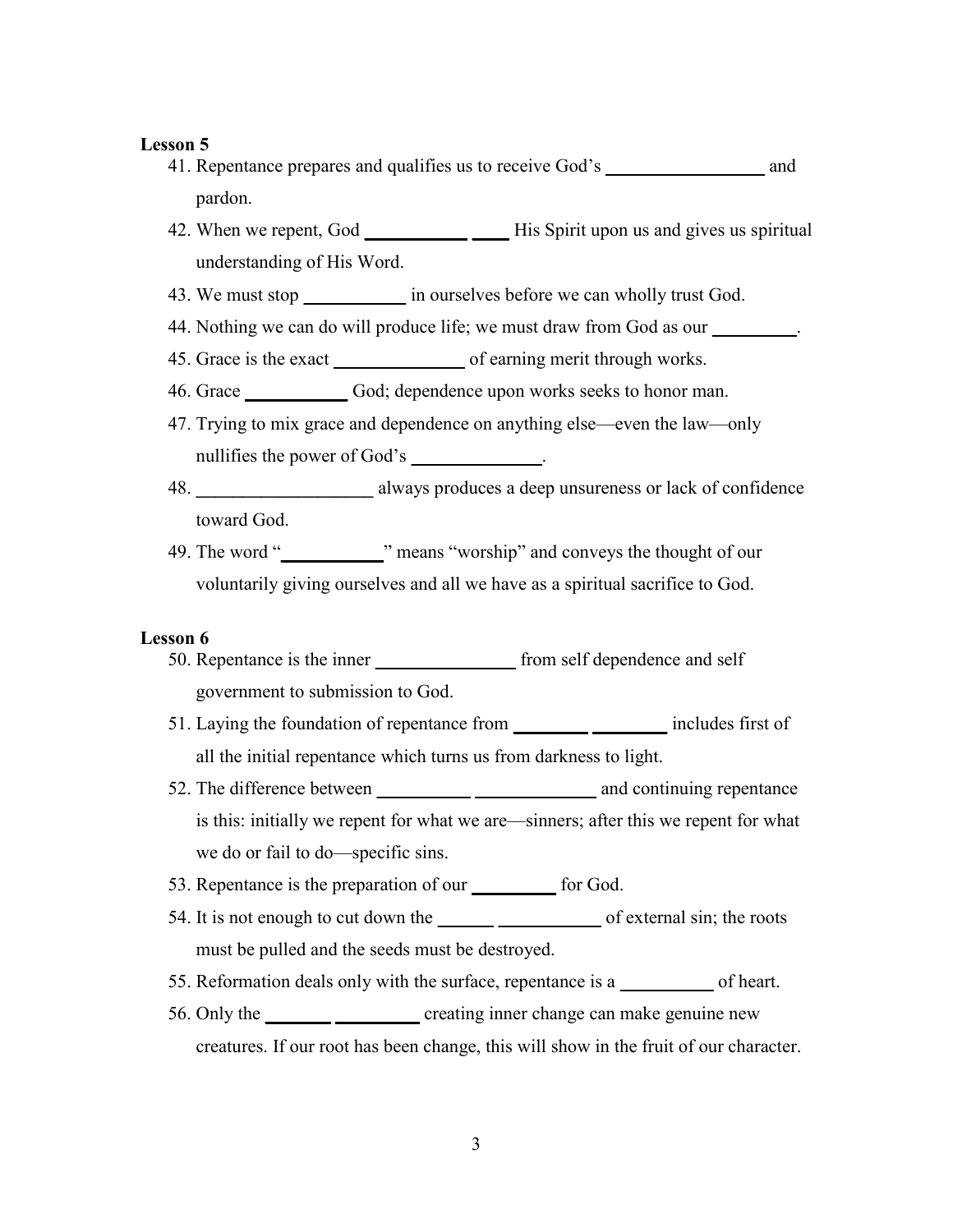- 57. Both repentance and faith are **the state of the from God, initiated freely according to** His grace.
- 58. The Same Holy Spirit who creates within us the response of repentance also creates within us the **\_\_\_\_\_\_\_\_\_\_\_** to believe.
- 59. Faith is the ability to believe God; both to trust His character and to take His **\_\_\_\_\_\_\_\_\_\_** as true and reliable.

60. Faith comes from the Greek word pistis which means "**\_\_\_\_\_\_\_**

**\_\_\_\_\_\_\_\_\_\_\_\_\_\_**; strong and welcome belief; conviction of the truth of anything."

- 61. The Holy Spirit must place the ability to **\_\_\_\_\_\_\_\_\_\_** God within our hearts.
- 62. **\_\_\_\_\_\_\_\_** and His Word are inseparable.
- 63. The Hebrew verb "to lean upon" refers to a personal **\_\_\_\_\_\_\_\_\_\_\_\_** upon another.
- 64. The Holy Spirit works within us to **\_\_\_\_\_\_\_\_\_\_\_\_\_** us that God is true and that His Word is truth.
- 65. Something does not become **\_\_\_\_\_\_\_\_\_\_** or factual simply because we believe it.
- 66. Those who **\_\_\_\_\_\_\_\_\_\_\_\_** take upon themselves authority that was not given to them.
- 67. **\_\_\_\_\_\_\_\_\_\_\_\_\_\_\_\_\_** means the act of taking something for granted or supposing that a thing is true without basis in fact.

## **Lesson 8**

- 68. There is no salvation apart from believing upon **\_\_\_\_\_\_\_\_\_** as the Incarnate Son of God.
- 69. Faith is not like **\_\_\_\_\_\_\_\_\_\_**; we do not hoard it up and present it to God in order to please Him.
- 70. We only begin to mature after we have committed ourselves by definite **\_\_\_\_\_\_\_\_\_\_\_** to believing God's Word.
- 71. Faith is more than **\_\_\_\_\_\_\_\_\_\_\_\_\_\_\_\_** assent; it is commitment with knowledge to obey the truth of the gospel.
- 72. It is the will that sets us into **\_\_\_\_\_\_\_\_\_\_**.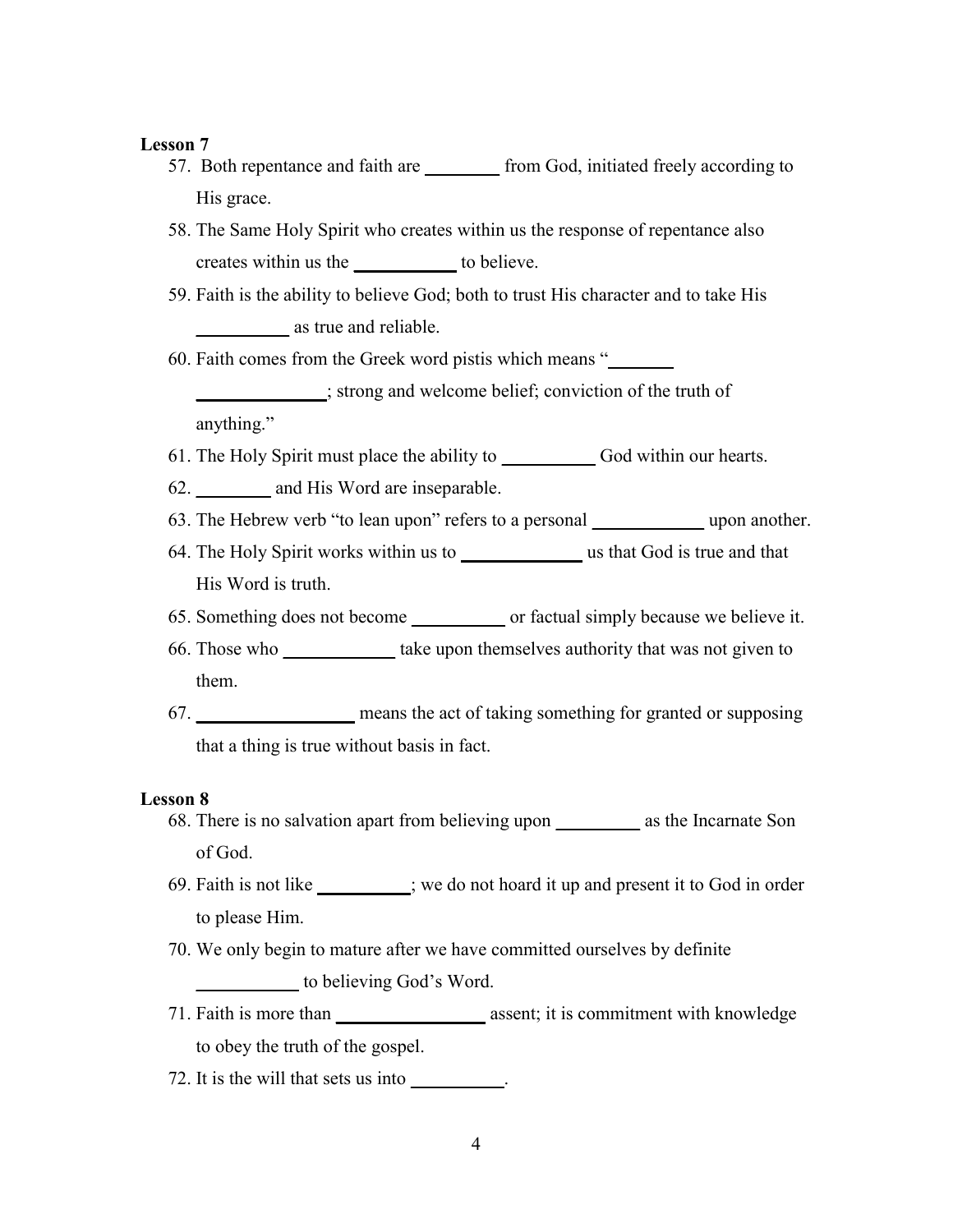- 73. Faith makes us **\_\_\_\_\_\_\_\_\_\_\_\_\_\_\_\_** to God.
- 74. Faith is based upon a **\_\_\_\_\_\_\_\_\_\_\_** knowledge, the knowledge which comes only from God.
- 75. There is no **\_\_\_\_\_\_\_\_\_\_\_\_\_\_\_\_\_\_** between matter and spirit in the Christian faith.
- 76. Faith is commitment to absolute **\_\_\_\_\_\_\_\_\_\_**, to a God who cannot lie.
- 77. Faith is not **but historically based**.
- 78. The strongest credential for a believer is his own **\_\_\_\_\_\_\_\_\_\_\_\_\_** life.

- 79. The **\_\_\_\_\_\_\_\_\_\_\_\_\_\_\_\_\_\_\_** that God demands from man is spelled out in the law.
- 80. The law makes us aware of our sin and declares our guilt as **\_\_\_\_\_\_\_\_\_\_** fact.
- 81. Each time men sinned, they were to bring a **\_\_\_\_\_\_\_\_\_\_\_\_**; usually a bull, a sheep or lamb, or a goat.
- 82. God's wrath is the expression of his \_\_\_\_\_\_\_\_\_\_\_\_\_\_\_\_ and righteousness.
- 83. **\_\_\_\_\_\_\_\_\_\_\_\_\_\_\_** dealt with the legal satisfaction or payment for sin.
- 84. **\_\_\_\_\_\_\_\_\_\_\_\_\_\_\_\_\_** is God's legal action to reconcile sinners to himself
- 85. **\_\_\_\_\_\_\_\_\_\_\_\_\_\_\_\_** refers to a system of divine bookkeeping by which sin or

righteousness may be transferred from one person's account to another's.

- 86. Imputation is a legal decree or **\_\_\_\_\_\_\_\_\_\_\_\_\_\_\_\_\_\_**.
- 87. The righteousness of God is first of all His own **\_\_\_\_\_\_\_\_\_\_\_\_\_\_**;
- 88. We have right standing with God on **\_\_\_\_\_** \_\_\_\_\_\_\_\_\_\_\_ only; we are in Christ."

## **Lesson 10**

89. Laying the foundation stone of faith toward God means accepting the

**\_\_\_\_\_\_\_\_\_\_\_\_\_\_** righteousness of God.

- 90. **\_\_\_\_\_\_\_\_\_\_\_\_\_\_\_\_** is a subjective experience, an inner sure-ness resulting from the exercise of faith.
- 91. Justification changes our position in **\_\_\_\_\_\_\_\_\_\_\_\_\_** to God.
- 92. Justification includes **\_\_\_\_\_\_\_\_\_\_\_\_\_\_** of sins on the basis of the penalty already paid by Christ.
- 93. God takes the **\_\_\_\_\_\_\_\_\_\_\_\_\_\_** in forgiving us of all sin and iniquity, apart from and anything we can do to merit this forgiveness.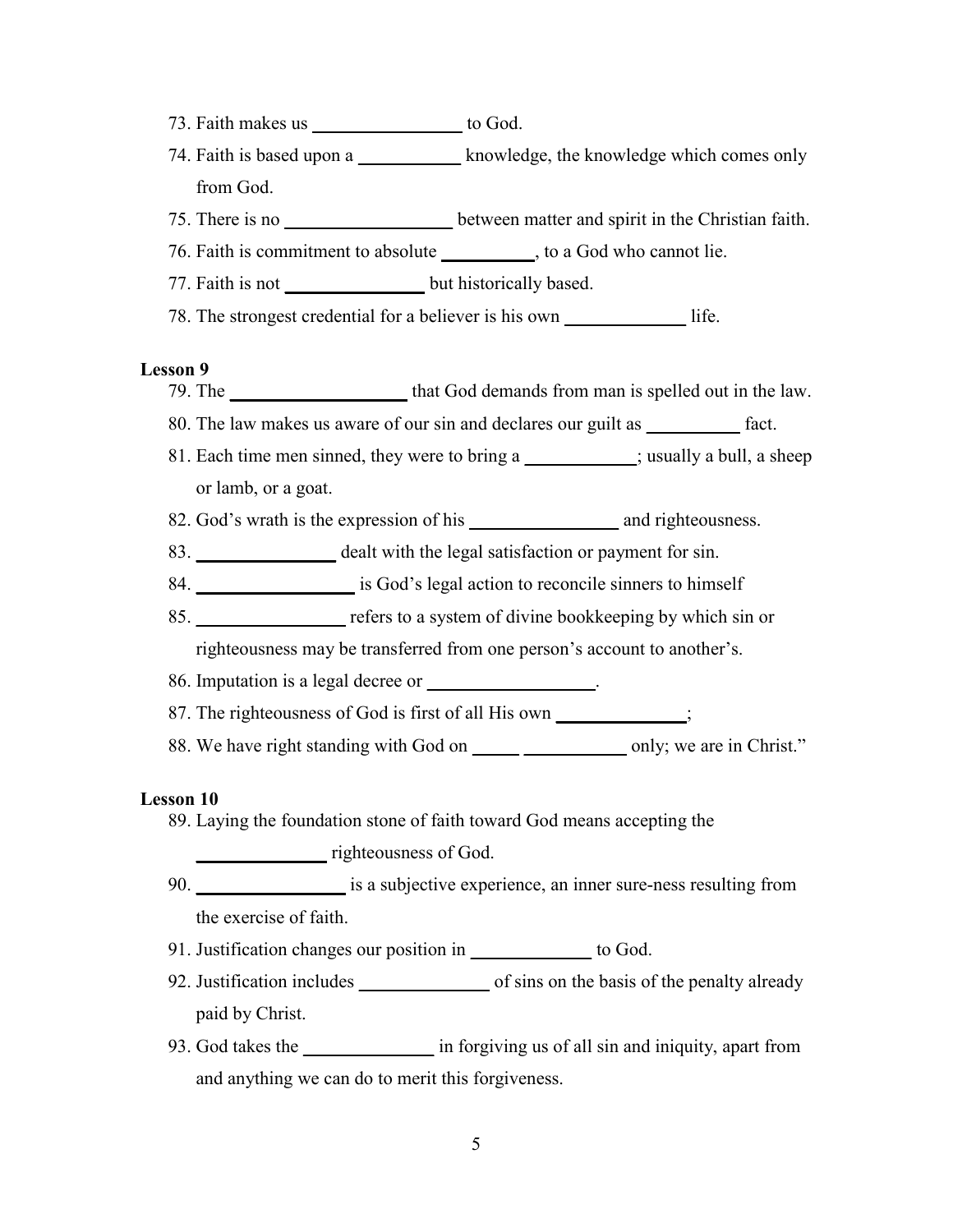- 94. The effectiveness of **\_\_\_\_\_\_\_\_\_\_\_\_\_\_\_** differs in the Old and New Testaments for the simple reason that adequate payment or sacrifice to completely remove sin was not available until the offering of Christ himself.
- 95. The central purpose of God's forgiveness is to restore His **\_\_\_\_\_\_\_\_\_\_\_\_** with man.
- 96. God's decision to **\_\_\_\_\_\_\_\_\_\_\_** sinners righteous came from His own initiative.
- 97. Grace by definition means "**\_\_\_\_\_\_\_\_\_\_\_ \_\_\_\_\_\_\_\_**, something we cannot earn or repay."
- 98. The salvation we receive by faith in grace expresses itself in good **\_\_\_\_\_\_\_\_\_**.
- 99. Those who keep the law place themselves under a **\_\_\_\_\_\_\_\_\_** if they fail to keep all of it.
- 100. The blessings and the curses of the law depended on **\_\_\_\_\_\_\_\_\_\_\_\_\_\_** to the total Mosaic covenant.
- 101. The urge to add works usually comes from **\_\_\_\_\_\_\_\_\_\_\_\_\_** trust and lack of assurance.
- 102. Jesus clearly defined the works of God as believing or relying upon **\_\_\_\_\_\_\_\_**.

**\_\_\_\_\_\_\_\_\_\_\_\_\_\_**.

- 103. Redemption is the **\_\_\_\_\_\_\_\_\_\_\_\_ \_\_\_\_\_\_\_\_\_** of salvation resulting from our faith toward God.
- 104. Our English word "**\_\_\_\_\_\_\_\_\_\_\_\_\_\_**" comes from the Latin *redimere*, to buy again or redeem.
- 105. Redemption whether by purchase or by power, requires the personal intervention of a **\_\_\_\_\_\_\_\_\_\_\_\_\_**.
- 106. Only because the blood of **\_\_\_\_\_\_\_\_ \_\_\_\_\_\_\_\_\_** fully satisfies the demands of God's justice, is He free to declare us righteous.
- 107. The exodus from Egypt is a beautiful picture of our **\_\_\_\_\_\_\_\_\_\_\_\_\_\_** from the power of darkness.
- 108. The **\_\_\_\_\_\_\_\_\_\_\_\_** redeemer or *Goel* had several specific rights under the law.
- 109. Redemption is the full recovery of God's people, a complete restoration to His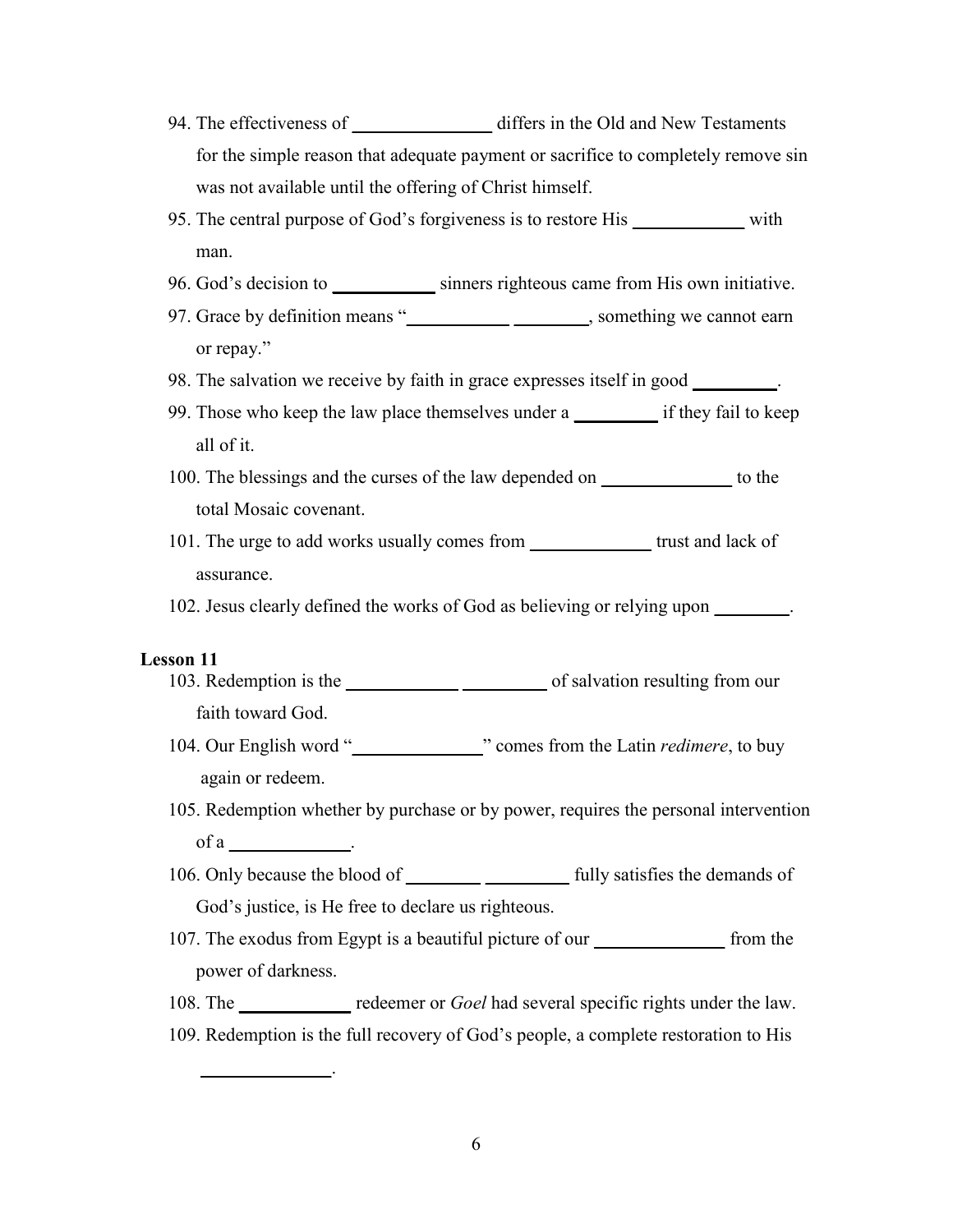- 110. As we agree with God that the blood of Jesus was a sufficient price to purchase us, we begin to enjoy the **\_\_\_\_\_\_\_\_**, He purchased for us as children of God.
- 111. Through redemption we are entitled to even more than forgiveness each time we repent; we can have the power of **\_\_\_\_\_\_\_\_ \_\_\_\_\_\_\_\_\_\_** through the authority of the name of Jesus.

112. The purchase we call redemption makes us God's **\_\_\_\_\_\_\_\_\_\_**.

- 113. The **\_\_\_\_\_\_\_\_\_\_\_\_\_\_** of our body does not take place until Christ's return.
- 114. **\_\_\_\_\_\_\_\_\_\_\_\_** is one of the Hebrew words for redemption (p'dooth).

#### **Lesson 12**

115. Faith, like repentance, is something we will go on using the rest of our

116. Living by faith means living **\_\_\_\_\_\_\_\_\_\_\_\_\_\_\_** toward God.

117.\_**\_\_\_\_\_\_\_\_\_\_\_\_\_\_\_\_** begets faith.

**\_\_\_\_\_\_\_\_\_\_\_\_\_\_\_**.

**\_\_\_\_\_\_\_\_\_\_\_\_\_\_\_\_\_\_\_\_\_\_**.

118. Living by faith is mixing believing with **\_\_\_\_\_\_\_\_\_\_\_**.

- 119. The apostles had to deal with those who were creating trouble through even in the early church.
- 120. The Church is seen as a community of believers in which each one has something to contribute both personally and **\_\_\_\_\_\_\_\_\_\_\_**.
- 121. Biblical faith touched the whole man and sets into motion a **\_\_\_\_\_\_\_\_\_\_\_\_\_\_\_\_**
- 122. The Greek work **\_\_\_\_\_\_\_\_\_\_\_\_\_\_\_\_\_\_** is a little clearer in meaning "to persist in adherence to a thing, to be intently engaged in, to remain constantly in a place; to continually attend upon.
- 123. The Bible teaches that **\_\_\_\_\_\_\_\_\_\_\_\_\_\_\_\_** is a spontaneous and natural result of faith.
- 124. Our faith is securely **\_\_\_\_\_\_\_\_\_\_\_\_\_** in God's lasting work of redemption.
- 125. We must remain open to the **\_\_\_\_\_\_\_\_\_\_\_\_\_\_\_** work of the Holy Spirit.

## **Lesson 13**

126. In the Gospel of Mark the coming of John the Baptist is considered to be the beginning of the **\_\_\_\_\_\_\_\_\_\_** of Jesus Christ.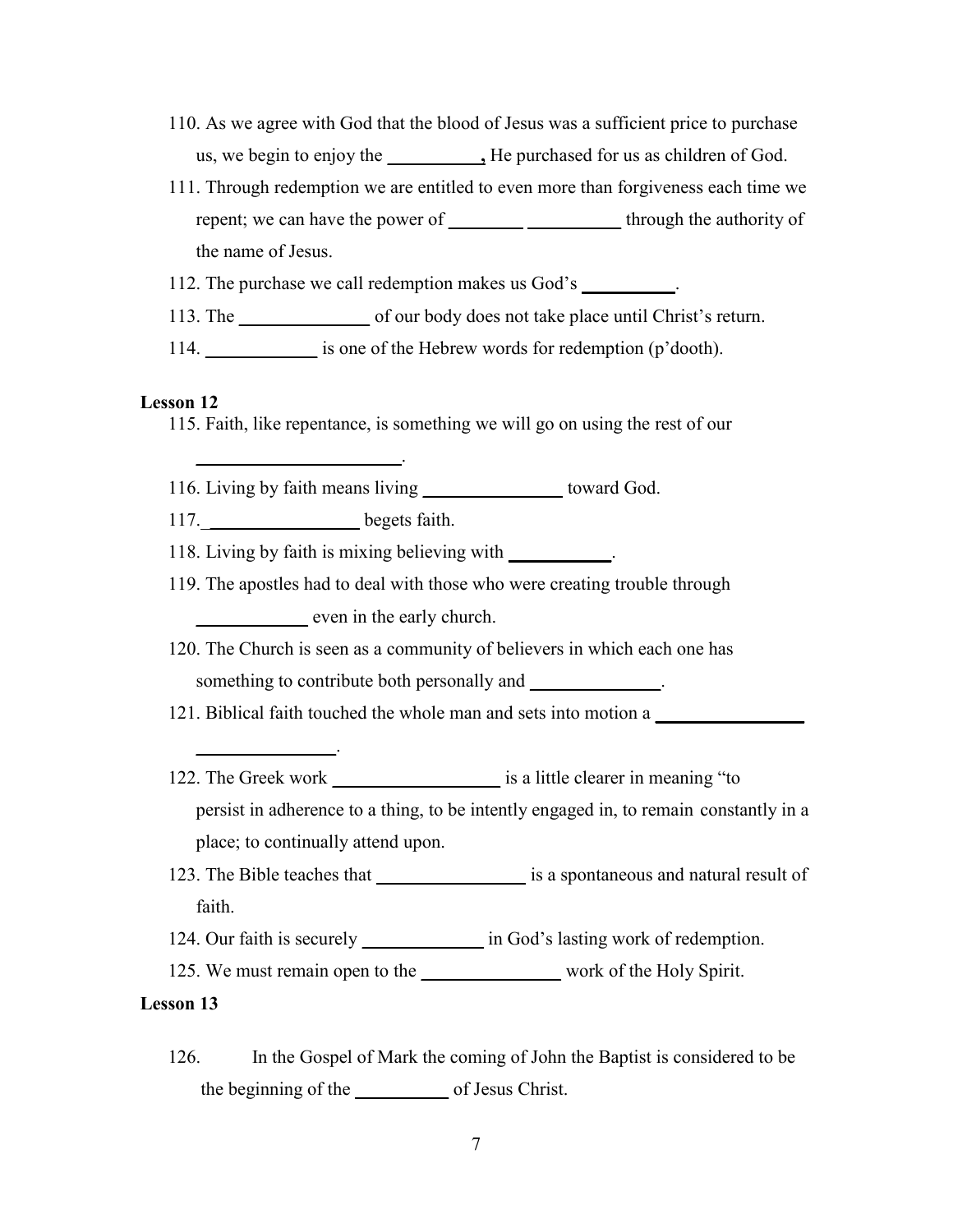| 127.             | John fulfilled Isaiah's promise of a voice to prepare the                                                                                                                                                                                                                                                                                                                                                        |  |  |
|------------------|------------------------------------------------------------------------------------------------------------------------------------------------------------------------------------------------------------------------------------------------------------------------------------------------------------------------------------------------------------------------------------------------------------------|--|--|
|                  | way                                                                                                                                                                                                                                                                                                                                                                                                              |  |  |
| 128.             | John came in the spirit and power of _____________.                                                                                                                                                                                                                                                                                                                                                              |  |  |
| 129.             | To enter this kingdom you must prepare yourself by means of                                                                                                                                                                                                                                                                                                                                                      |  |  |
|                  | and baptism.                                                                                                                                                                                                                                                                                                                                                                                                     |  |  |
| 130.             | John's whole message could be summarized as " in the message of the summarized as " in the message could be summarized as " in the message could be summarized as " in the message could be summarized as " in the message cou                                                                                                                                                                                   |  |  |
|                  | demonstrate your repentance by obedience to baptism.                                                                                                                                                                                                                                                                                                                                                             |  |  |
|                  | John's authority to minister was not from the religious leaders but from<br>131.                                                                                                                                                                                                                                                                                                                                 |  |  |
|                  | himself.                                                                                                                                                                                                                                                                                                                                                                                                         |  |  |
| 132.             | Their sins were remitted. But more than this, the axe was laid to the                                                                                                                                                                                                                                                                                                                                            |  |  |
|                  | $\frac{\ }{}$ of sin.                                                                                                                                                                                                                                                                                                                                                                                            |  |  |
|                  | The word " is the Greek word, aphesis, forgiven ess."<br>133.                                                                                                                                                                                                                                                                                                                                                    |  |  |
| 134.             | Under the law, sin was remitted through the shedding of __________.                                                                                                                                                                                                                                                                                                                                              |  |  |
| 135.             | John had emphasized both faith in the coming Messiah and the Baptism of                                                                                                                                                                                                                                                                                                                                          |  |  |
|                  | the $\frac{1}{\sqrt{1-\frac{1}{2}}\sqrt{1-\frac{1}{2}}\sqrt{1-\frac{1}{2}}\sqrt{1-\frac{1}{2}}\sqrt{1-\frac{1}{2}}\sqrt{1-\frac{1}{2}}\sqrt{1-\frac{1}{2}}\sqrt{1-\frac{1}{2}}\sqrt{1-\frac{1}{2}}\sqrt{1-\frac{1}{2}}\sqrt{1-\frac{1}{2}}\sqrt{1-\frac{1}{2}}\sqrt{1-\frac{1}{2}}\sqrt{1-\frac{1}{2}}\sqrt{1-\frac{1}{2}}\sqrt{1-\frac{1}{2}}\sqrt{1-\frac{1}{2}}\sqrt{1-\frac{1}{2}}\sqrt{1-\frac{1}{2}}\sqrt$ |  |  |
| 136.             | The axe had been laid to the root in the water, but the Messiah would                                                                                                                                                                                                                                                                                                                                            |  |  |
|                  | come and -_____________ all that needed to be purged.                                                                                                                                                                                                                                                                                                                                                            |  |  |
| <b>Lesson 14</b> |                                                                                                                                                                                                                                                                                                                                                                                                                  |  |  |
| 137.             | It is clear that Jesus had a deep knowledge of ___________ destiny                                                                                                                                                                                                                                                                                                                                               |  |  |
|                  | regarding this moment of baptism.                                                                                                                                                                                                                                                                                                                                                                                |  |  |
| 138.             | Jesus said in His own words that he desired baptism in order to fulfill all                                                                                                                                                                                                                                                                                                                                      |  |  |
| 139.             | Our Lord represented the ______________________, and was to the be High                                                                                                                                                                                                                                                                                                                                          |  |  |
|                  | Priest over the house of God; now as the High Priest was initiated into his office                                                                                                                                                                                                                                                                                                                               |  |  |
|                  | by washing and anointing, so must Christ be hence.                                                                                                                                                                                                                                                                                                                                                               |  |  |
| 140.             | By permitting himself to be baptized, the Lord Jesus announced to Earth                                                                                                                                                                                                                                                                                                                                          |  |  |
|                  | and heaven that he was the spotless ______________________________, and eligible to                                                                                                                                                                                                                                                                                                                              |  |  |
|                  | die.                                                                                                                                                                                                                                                                                                                                                                                                             |  |  |
| 141.             | Jesus fulfilled all righteousness under the Old Covenant and gave His own                                                                                                                                                                                                                                                                                                                                        |  |  |
|                  | body and blood to institute the                                                                                                                                                                                                                                                                                                                                                                                  |  |  |

142. Lambs used for **\_\_\_\_\_\_\_\_\_** had be without blemish or fault.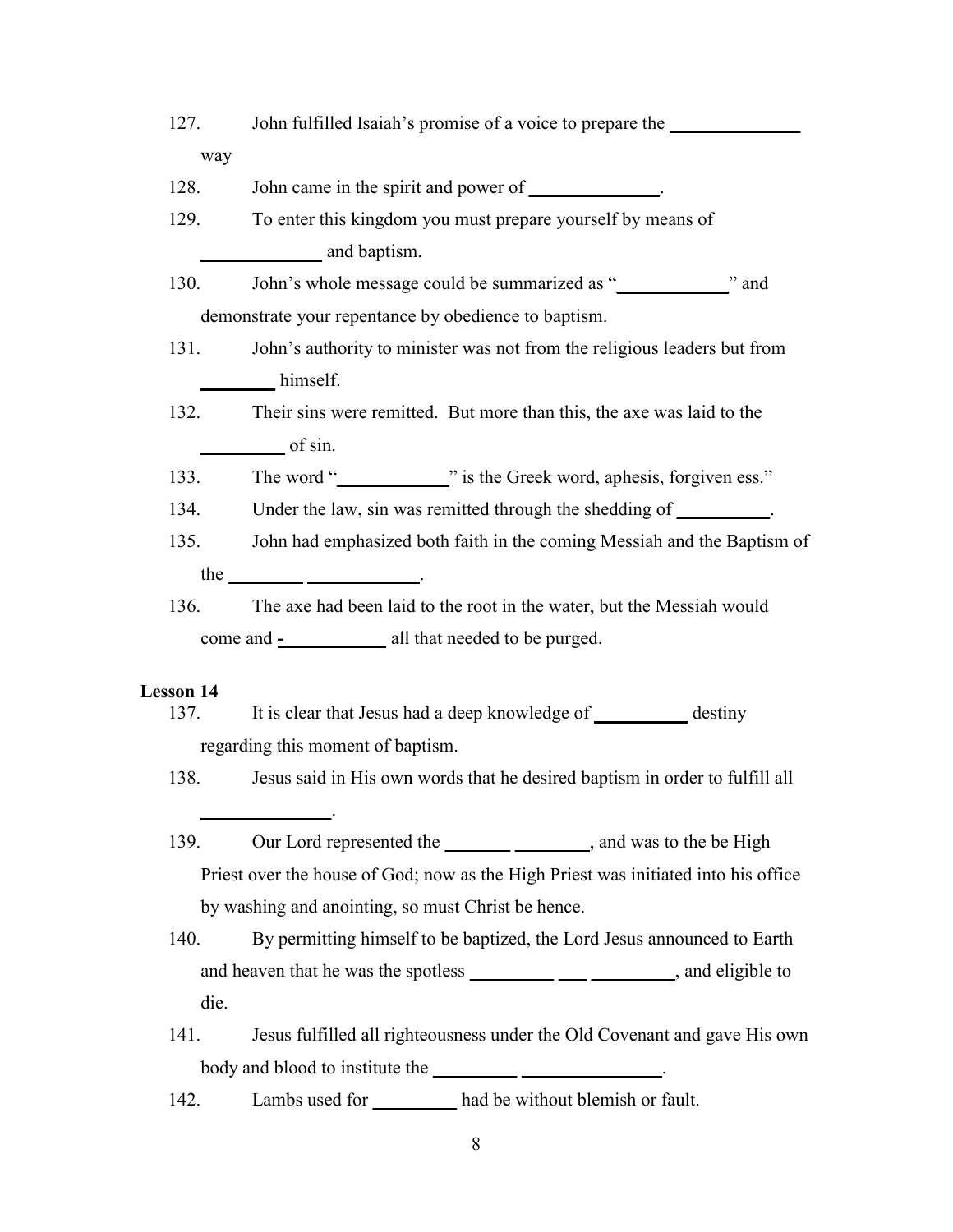- 143. Whenever a sacrifice of animals was accepted in the Old Testament, God made this known by consuming that sacrifice with \_\_\_\_\_\_\_.
- 144. God had given John the Baptist a special sign by which he would **\_\_\_\_\_\_\_\_\_\_\_\_\_\_** Messiah
- 145. Most decidedly! Jesus came by water. Spirit, and **\_\_\_\_\_\_\_\_\_\_** to provide our eternal salvation.

146. When Jesus commissioned His disciples to continue his **\_\_\_\_\_\_\_\_\_** after his departure, He included the ministry to water baptism as an integral part of their ministry.

147. **the new birth is not something we can do for** ourselves.

- 148. Water baptism was an important step of **\_\_\_\_\_\_\_\_\_\_\_\_\_\_\_\_\_** required of all who would enter the Kingdom of God.'
- 149. No one was made apart of the local church in the New Testament until he had submitted to water
- 150. The Greek word for baptism itself means "
- 151. Even when the Holy Spirit sovereignty baptized **\_\_\_\_\_\_\_\_\_\_\_\_\_**, the disciples required baptism in water as well.
- 152. We believe that the Scriptures tell us and show by example that water baptism is to be practiced **\_\_\_\_\_\_\_\_\_\_\_\_\_**.
- 153. The ordinance of the Lord's Supper declares especially the **\_\_\_\_\_\_\_\_\_\_** of the Lord Jesus Christ.
- 154. In water baptism we are commemorating the burial and **water** of Jesus Christ.

155. In \_\_\_\_\_\_\_\_\_, we consent to His burial of all we have been.

## **Lesson 16**

156. In the Old Testament we find many types and **\_\_\_\_\_\_\_\_\_\_\_\_\_\_** that were used by God to picture the realities which were to be fulfilled in the person of Christ and then in us.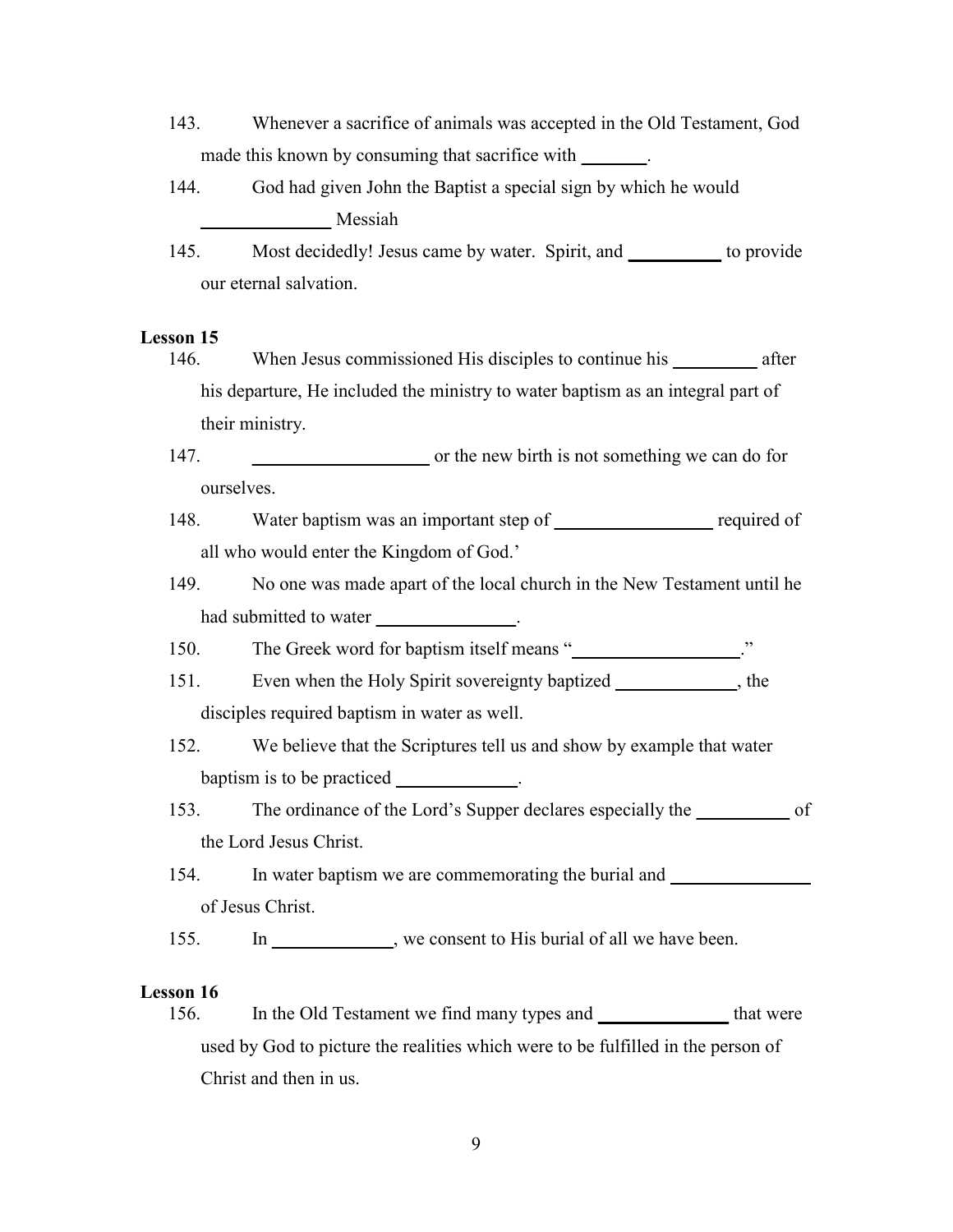|                                                                                | <b>Type</b>                                                                     | <b>Reality</b>                                                                   |  |  |
|--------------------------------------------------------------------------------|---------------------------------------------------------------------------------|----------------------------------------------------------------------------------|--|--|
| 157.                                                                           | The Blood of the Lamb                                                           | The blood of ____________, the Lamb                                              |  |  |
| of God                                                                         |                                                                                 |                                                                                  |  |  |
| 158.                                                                           | The Red Sea                                                                     | The waters of baptism                                                            |  |  |
| 159.                                                                           |                                                                                 | Jesus Christ, our High Priest                                                    |  |  |
| 160.                                                                           | The altars of Israel                                                            | The <u>-</u> of Christ                                                           |  |  |
| 161.                                                                           | The Tabernacle and Temple                                                       | The of Jesus Christ                                                              |  |  |
| 162.                                                                           | The Day                                                                         | The believer's rest in Christ                                                    |  |  |
|                                                                                | 163.                                                                            |                                                                                  |  |  |
|                                                                                | 164.<br>When we rise from the waters of baptism, it is declaration and          |                                                                                  |  |  |
| determination to be with sin.                                                  |                                                                                 |                                                                                  |  |  |
|                                                                                | Baptism should and must be our announcement of from<br>165.                     |                                                                                  |  |  |
| sin and from the world.                                                        |                                                                                 |                                                                                  |  |  |
|                                                                                |                                                                                 | 166. Water baptism is an act of identification by faith; we receive a new status |  |  |
|                                                                                |                                                                                 |                                                                                  |  |  |
|                                                                                |                                                                                 |                                                                                  |  |  |
| 168.                                                                           |                                                                                 | As we look at the records of the early Church, we find that people were          |  |  |
| baptized as soon as they heard and ____________________ to the gospel message. |                                                                                 |                                                                                  |  |  |
|                                                                                |                                                                                 |                                                                                  |  |  |
| <b>Lesson 17</b><br>169.                                                       |                                                                                 |                                                                                  |  |  |
| separated unto the Lord---regardless of the state of his heart.                |                                                                                 |                                                                                  |  |  |
|                                                                                | 170. In either case, the people of God were set apart to become praise in the   |                                                                                  |  |  |
| earth--- this is the meaning of the word "                                     |                                                                                 |                                                                                  |  |  |
| 171.                                                                           |                                                                                 | God had a reason for adding circumcision to the ______________, it was a         |  |  |
|                                                                                | visible sign to the believer and to the nations that he belonged to God and was |                                                                                  |  |  |
|                                                                                | bound to Him.                                                                   |                                                                                  |  |  |
| 172.                                                                           |                                                                                 |                                                                                  |  |  |
|                                                                                | sin" is cut away from us when we are buried with Christ in baptism.             |                                                                                  |  |  |
| 173.                                                                           |                                                                                 | It is a circumcision performed by Christ himself                                 |  |  |
| through the agency of the Holy Spirit.                                         |                                                                                 |                                                                                  |  |  |